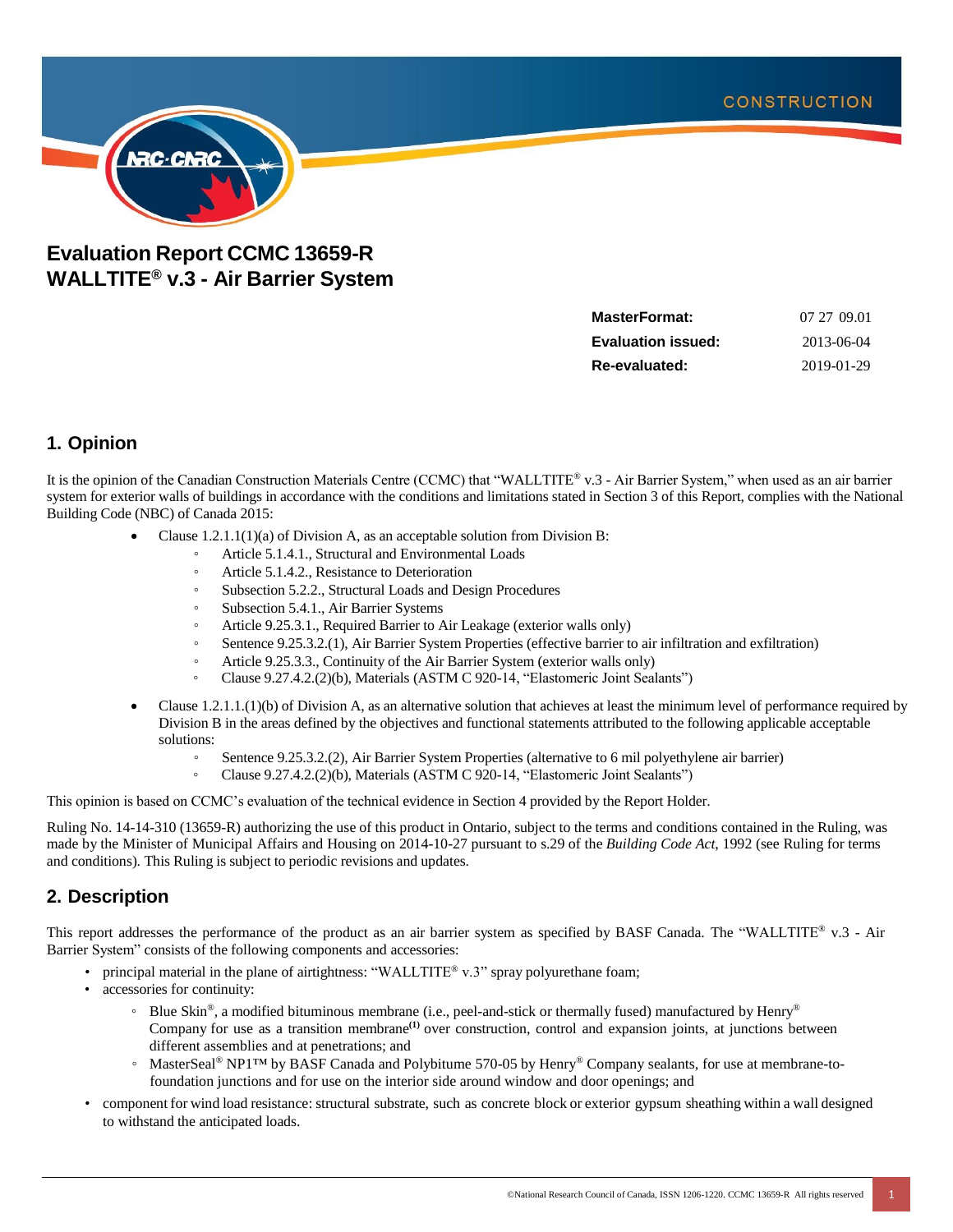If installed as part of the designated air barrier system, "WALLTITE® v.3" spray urethane foam serves a dual function in the wall assembly: as the principal plane of airtightness of the designated air barrier system and as exterior insulation. The use of the product as insulation is covered under CCMC 13588-L.

The foam insulation consists of two components: "Elastospray® 8000A" isocyanate and a polyurethane resin identified as "WALLTITE® v.3." The two components are mixed on-site by an installer approved by BASF Canada to install the product. The resulting product is a Type 2 spray urethane with an assigned long-term thermal resistance value of 2.14  $m^2$  °C/W per 50 mm. If the foam insulation serves as the principal component in the BASF Canada proprietary air barrier system, it must be installed at a minimum thickness and density, which are specified in Section 3 of this Report. As per CCMC 13588-L, the finished product is purple.

<span id="page-1-0"></span>[\(1\)](#page-0-0) The original full-scale testing was carried out with one proprietary transition membrane. Other proprietary membranes are qualified for use by BASF Canada through a small-scale tension test (i.e. "WALLTITE® v.3" sprayed specimens over various substrates) to ensure the equivalent adhesion is maintained.

## **3. Conditions and Limitations**

CCMC's compliance opinion in Section 1 is bound by the "WALLTITE® v.3 - Air Barrier System" being used in accordance with the conditions and limitations set out below.

- The product, with a minimum thickness of 25.4 mm (1.0 in) of "WALLTITE® v.3" spray urethane at a 39.1 kg/m<sup>3</sup> density, has demonstrated sufficiently low air permeance with an air leakage rating of A1 (less than 0.05 L/s·m<sup>2</sup>·Pa at 75 Pa reference ΔP) when tested in accordance with CAN/ULC-S742-11, "Air Barrier Assemblies - Specification." This air leakage conforms to the permissible air leakage rate in Table 4.1.1 of this Report for as the outermost layer of the exterior wall assembly. The WVP of this product at a 25.4 mm thickness is approximately 51 ng/ $(Pa·s·m^2)$ .
- In the above-mentioned specified steel stud construction, the product has demonstrated sufficient strength to resist wind loads so it can be used in the following height of buildings in geographical locations where:
	- the wind pressure Q50 ≤ 450 Pa (1-in-50-year wind pressure return period found in Appendix C of the NBC 2015), for maximum building height of 60 m;
	- the wind pressure  $\text{Q50} \leq 850 \text{ Pa}$ , for maximum building height of 20 m;
	- the wind pressure  $Q50 \le 1000$  Pa, for maximum building height of 12 m;
	- the maximum deflection recorded for the steel stud assembly was 5.33 mm for a gust wind load of  $\pm$  1 630 Pa.
- In the above-mentioned specified concrete block construction, the product has demonstrated sufficient strength to resist wind loads so it can be used in the following height of buildings in geographical locations where:
	- the wind pressure Q50  $\leq$  650 Pa (1-in-50-year wind pressure return period found in Appendix C of the NBC 2015), for maximum building height of 120 m;
	- the wind pressure  $0.50 \le 750$  Pa, for maximum building height of 80 m;
	- the wind pressure  $Q50 \leq 850$  Pa, for maximum building height of 40 m;
	- the wind pressure  $Q50 \le 1000$  Pa, for maximum building height of 20 m;
	- the maximum deflection recorded for the steel stud assembly was  $-1.83$  mm for a gust wind load of  $\pm 2\,560$  Pa.
- To provide the air leakage control and strength in the field, the product must be installed conforming to the limits above and installed in the field by Caliber-certified installers/contractors according to the "WALLTITE® v.3 - Air Barrier System Insulation Specification" dated June 1, 2015, which contains detailed construction drawings that must be followed. Caliber must conduct the necessary follow-up inspections to ensure that Caliber-certified contractors are performing the necessary field quality control (for example, transition membrane application, membrane adhesion/pull testing before spraying, sealant application before spraying, spray foam as per CAN/ULC S705.2-05, "Thermal Insulation – Spray Applied Rigid Polyurethane Foam, Medium Density – Application"). All results must be recorded on the Caliber daily worksheet for the "WALLTITE® v.3 - Air Barrier System."
- A copy of the installation instructions must be available on the job site at all times during the installation for review by building officials. All installers must present their Caliber identification card upon request by the building official.
- The product must be identified with the manufacturer's name or logo and the phrase "CCMC 13659-R."

The product must be installed on-site by BASF Canada-trained installers following the BASF Canada specified product installation manual entitled "WALLTITE® v.3 Application Guidelines," and dated March 23 2015, which contains detailed construction drawings which must be followed (see Appendix A of this Report for examples). In addition, Caliber carries out follow-up inspections of the installations on a periodic basis.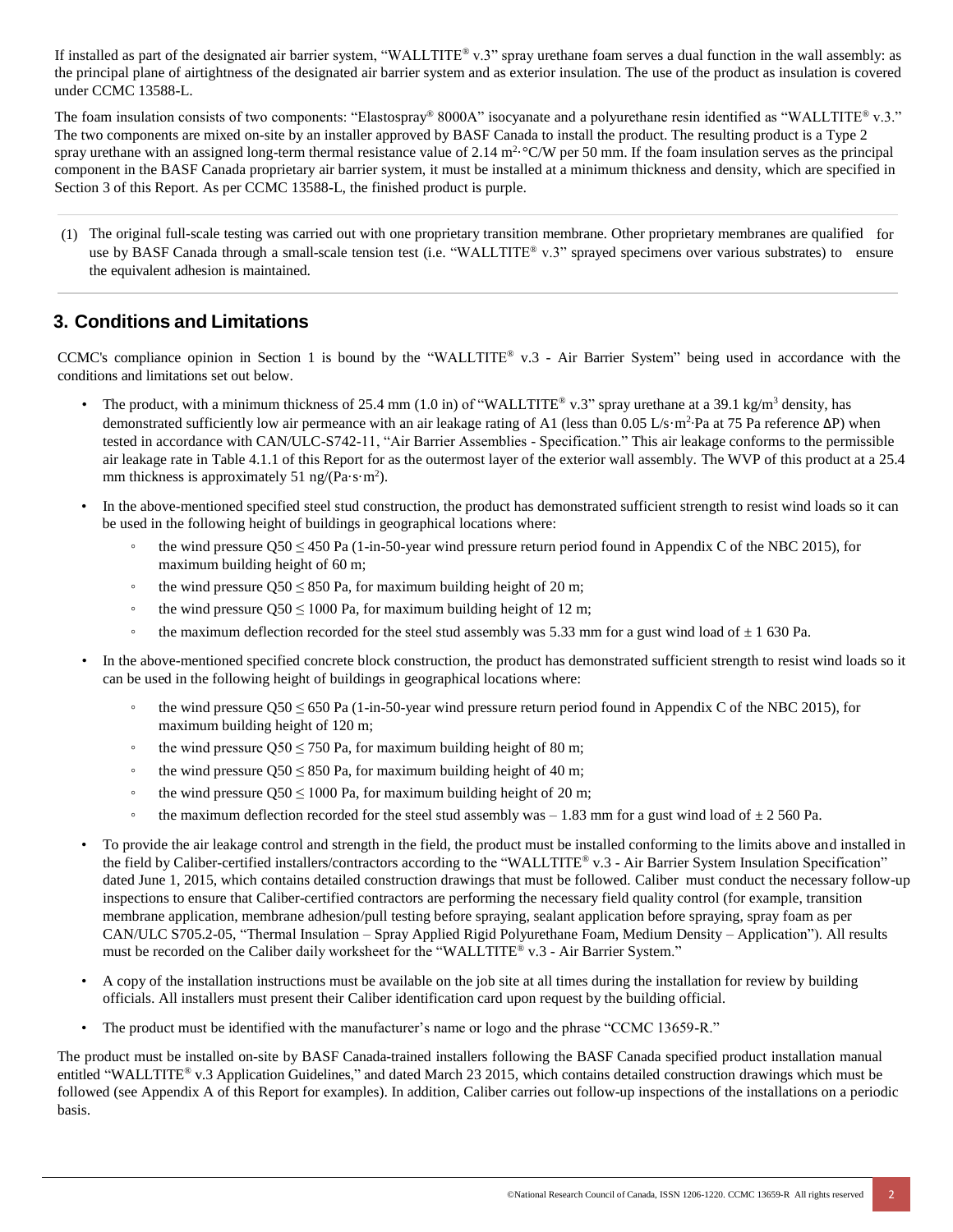## **Air Barrier System - Field Quality Assurance**

When the "WALLTITE® v.3" spray urethane is applied as the designated air barrier system, BASF Canada requires that the installer be BASF Canada-trained and that Caliber conduct audits to ensure:

- 1. the approved accessories are being used;
- 2. proper installation of the transition membrane by conducting periodic tension testing as part of the BASF Canada-specified quality control;
- 3. proper continuity details and substrate conformance as part of the quality control procedure for the product;
- 4. proper application of the "WALLTITE® v.3" spray foam; and
- 5. daily work records are maintained for the air barrier system installation.

### **Insulation - Field Quality Assurance**

When the proposed spray polyurethane is applied as spray-foam insulation, the material must be manufactured on-site by qualified installers licensed by BASF Canada with field inspections carried out by Caliber. Caliber certifies BASF Canada's training program and provides followup inspections to ensure installations are in accordance with CAN/ULC-S705.2-05, "Standard for Thermal Insulation – Spray Applied Rigid Polyurethane Foam, Medium Density, Installer's Responsibilities – Specification."

The product must be installed in accordance with the manufacturer's installation manual. A copy of this manual must be available on the job site at all times during the installation. All installers must present their BASF Canada licensing card and specific site worksheet upon request by the building official.

Note: The BASF Canada field quality assurance program calls for periodic audits of the installers, usually random inspections with some mandatory inspections of larger projects. Building officials may contact BASF Canada (866-474-3538) and request an inspection for a specific job site if they deem it necessary. In cases where the installation is deemed non-conforming by Caliber/BASF Canada and is not remedied by the installer, Caliber/BASF Canada will inform the owner/architect/building official of the non-conforming installation.

See CCMC 13588-L for additional limitations on the installation of the "WALLTITE® v.3" spray-foam product.

"Elastospray<sup>®</sup> 8000A" isocyanate and the polyurethane resin "WALLTITE® v.3" must have their containers (i.e., drums) identified by the phrase "CCMC 13659-R" and "CCMC 13588-L," respectively.

### **4. Technical Evidence**

The Report Holder has submitted technical documentation for CCMC's evaluation. Testing was conducted at laboratories recognized by CCMC. The corresponding technical evidence for this product is summarized below.

### **4.1 Performance Requirements**

The results of testing the product, conducted on four representative specimens, are summarized in Tables 4.1.1 and 4.1.2. The performance resulting from these tests has been deemed applicable to "WALLTITE® v.3 - Air Barrier System" based on equivalency testing.

The performance of the product has been tested in accordance with the CCMC Technical Guide for qualification for use as an air barrier system.

To qualify, a conforming air barrier system must:

- i. have an acceptable low air leakage rate;
- ii. be continuous;
- iii. be durable;
- iv. have sufficient strength to resist the anticipated air pressure load; and
- v. be buildable in the field.

|  | Table 4.1.1 Results of Testing the Air Leakage Rate of the Product |  |  |
|--|--------------------------------------------------------------------|--|--|
|  |                                                                    |  |  |
|  |                                                                    |  |  |

| <b>Type of Wall Tested</b>              | $Required^{(3)}$<br>(S742 Classification)  | Air Leakage Rate<br><b>After Wind</b><br>$\text{Loading}^{(1)}$<br>at 75 Pa AP | Air Leakage Rate After<br>Wind Loading at $-20^{\circ}$ C<br>and at 75 Pa $\Delta P^2$ |
|-----------------------------------------|--------------------------------------------|--------------------------------------------------------------------------------|----------------------------------------------------------------------------------------|
| <b>Exterior gypsum/metal stud walls</b> | A1                                         | $0.030$ L/(s·m <sup>2</sup> )                                                  | $0.042 \text{ L/(s} \cdot \text{m}^2)^{(2)}$                                           |
| Concrete masonry units                  | $(\leq 0.05 \text{ L/s} \cdot \text{m}^2)$ | $0.041 \text{ L/(s} \cdot \text{m}^2)$                                         | $0.044 \text{ L}/(\text{s} \cdot \text{m}^2)^{(2)}$                                    |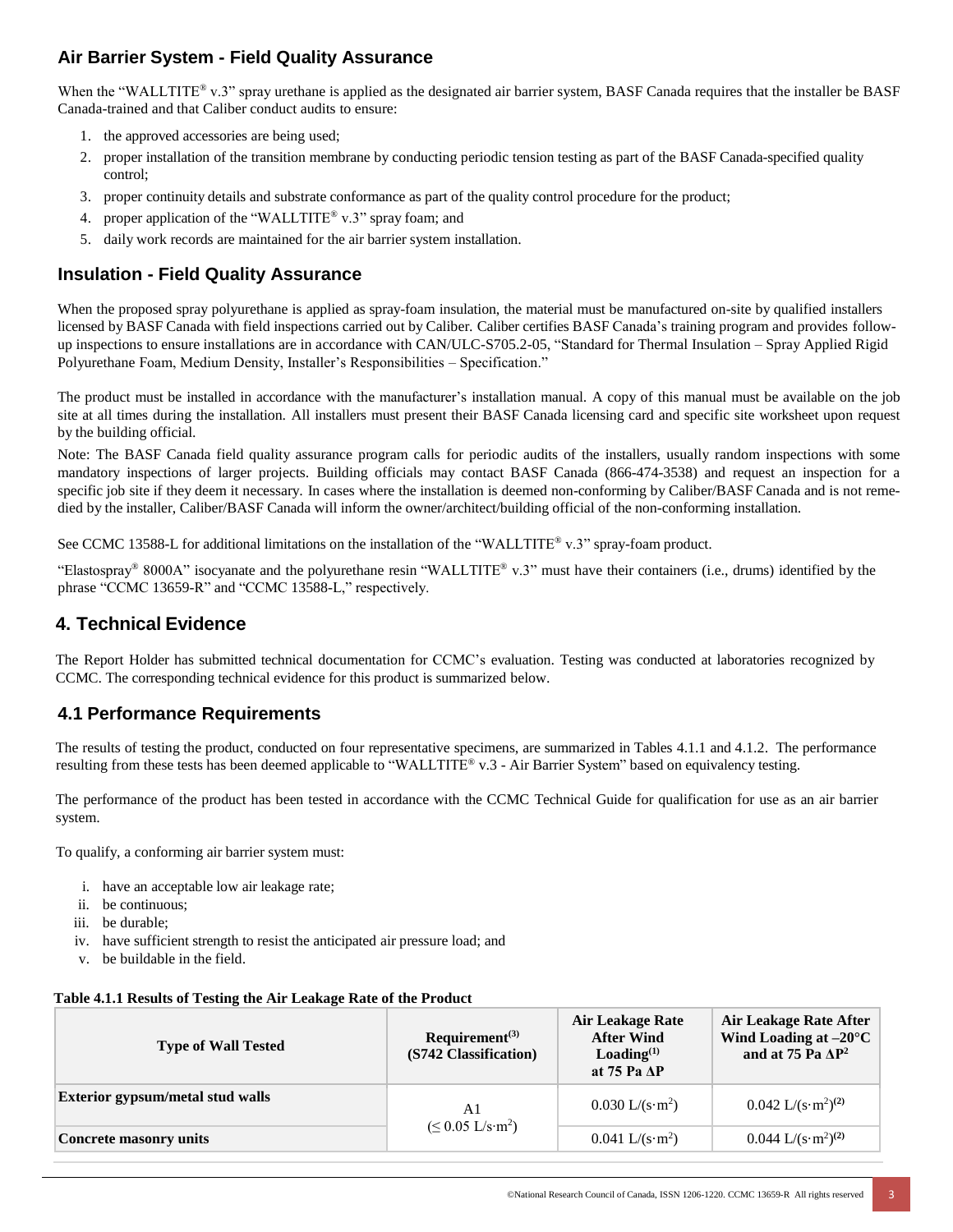### **Notes to Table 4.1.1:**

- <span id="page-3-0"></span>(1) The air leakage rate of the specimens was determined after structural aging of the air barrier system. Aging of the air barrier system was conducted to qualify it for various  $Q_{50}$  design structural wind loads. For the stud wall, the air barrier system was subjected to a loading schedule involving one-hour sustained positive and negative pressure set at 1000 Pa, 2 000 cycles of positive and negative pressure set at 1630 Pa, wind gust of positive and negative pressure set at 2440 Pa, and deflection loading at  $\pm 1630$  Pa for ten seconds. For the block wall, the air barrier system was subjected to a loading schedule involving one-hour sustained positive and negative pressure set at 1000 Pa, 2 000 cycles of positive and negative pressure set at 2560 Pa, wind gust of positive and negative pressure set at 3820 Pa, and deflection loading at ±2560 Pa for ten seconds.
- (2) The air leakage rate was determined in accordance with ASTM E 1424, "Standard Test Method for Determining the Rate of Air Leakage Through Exterior Windows, Curtain Walls, and Doors Under Specified Pressure and Temperature Differences Across the Specimen," at an air temperature of  $-20^{\circ}\text{C}$  to verify any deformation causing leakage at low temperatures.
- (3) The air leakage rate requirement is based on the Table for Rate of Permissible Air Leakage developed by CCMC/NRC with input from an industry consortium. Information in Table 4.1.1 is deemed to meet the intent of the NBC 2015 with regard to air barrier system performance.

| <b>Water Vapour Permeance of Outermost Layer of Wall Assembly</b><br>(ng/(Pa·s·m <sup>2</sup> )) | <b>Maximum Permissible Air Leakage Rate</b><br>$(L/s·m2)$ @ 75 Pa $\Delta P$ |
|--------------------------------------------------------------------------------------------------|------------------------------------------------------------------------------|
| $15 < WVP \le 60$                                                                                | 0.05                                                                         |
| $60 < WVP \le 170$                                                                               | 0.10                                                                         |
| $170 < WVP \leq 800$                                                                             | 0.15                                                                         |
| > 800                                                                                            | 0.20                                                                         |

#### **Permissible Air Leakage Rate**

For more information on the CCMC Technical Guide requirements and how they relate to the NBC 2010 requirements, please see the IRC Publication, *Air Barrier Systems for Walls of Low-Rise Buildings: Performance and Assessment.*

### **4.1.2 Durability of Air Barrier System Components**

#### **Table 4.1.2 Results of Durability Testing of Components in the "WALLTITE® v.3 - Air Barrier System"**

| Component                                                                        | <b>Requirement</b>                                                        | <b>Result</b> |
|----------------------------------------------------------------------------------|---------------------------------------------------------------------------|---------------|
|                                                                                  | air permeance before and after aging (ASTM D 726-84):<br>$<$ 10% increase | Passed        |
| "WALLTITE <sup>®</sup> $v$ .3" urethane insulation                               | thermal resistance after heat aging and weathering: 90%<br>retention      | Passed        |
| Transition membrane:<br>Blue Skin SA by Henry® Company                           | physical properties before and after aging: 85% retention                 | Passed        |
| Sealant at membrane/foundation junctions:<br>Polybitume 570-05 by Henry® Company | complies with CAN/CGSB-37.29-M89                                          | Passed        |
| MasterSeal <sup>®</sup> NP1 <sup>™</sup> by BASF Canada                          | complies with ASTM C 920-14                                               | Passed        |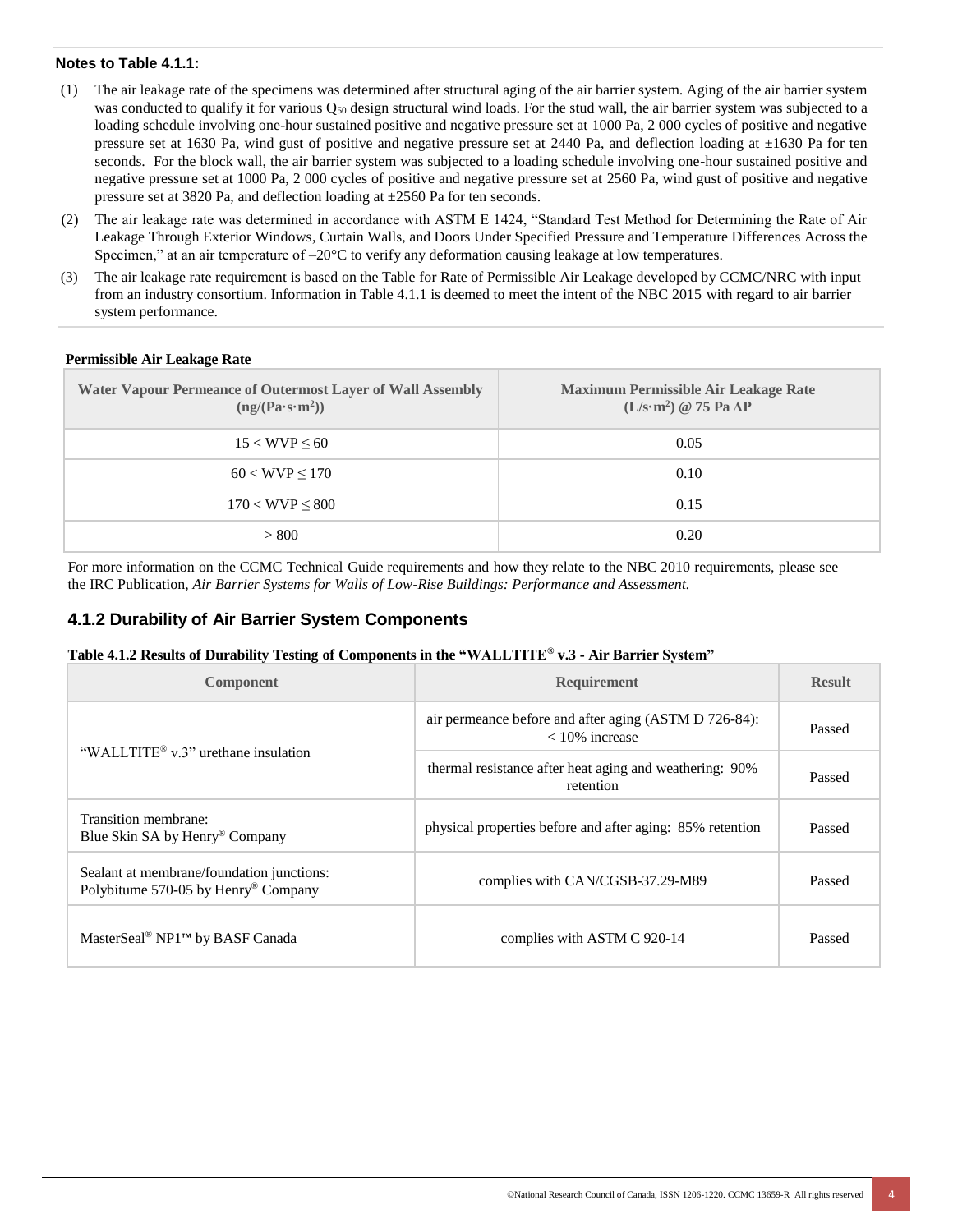### **Report Holder**

BASF Canada Inc. 10 Constellation Court Toronto, ON M9W 1K1

**Telephone:** 866-474-3538

## **Plant(s)**

Blackie, AB Toronto, ON

### **Disclaimer**

*This Report is issued by the Canadian Construction Materials Centre, a program of the Construction Research Centre at the National Research Council of Canada. The Report must be read in the context of the entire CCMC Registry of Product Evaluations, including, without limitation, the introduction therein which sets out important information concerning the interpretation and use of CCMC Evaluation Reports.*

Readers must confirm that the Report is current and has not been withdrawn or superseded by a later issue. Please refer to http://www.nrc-cnrc.gc.ca/eng/solutions/ [advisory/ccmc\\_index.html,](http://www.nrc-cnrc.gc.ca/eng/solutions/advisory/ccmc_index.html) or contact the Canadian Construction Materials Centre, Construction Research Centre, National Research Council of Canada, 1200 Montreal *Road, Ottawa, Ontario, K1A 0R6. Telephone 613-993-6189. Fax 613-952-0268.*

NRC has evaluated the material, product, system or service described herein only for those characteristics stated herein. The information and opinions in this Report are directed to those who have the appropriate degree of experience to use and apply its contents. This Report is provided without representation, warranty, or guarantee of any kind, expressed, or implied, and the National Research Council of Canada (NRC) provides no endorsement for any evaluated material, product, system or service described herein. NRC accepts no responsibility whatsoever arising in any way from any and all use and reliance on the information contained in this Report. NRC is not undertaking to render professional or other services on behalf of any person or entity nor to perform any duty owed by any *person or entity to another person or entity.*

> **Date modified:** 2019-02-28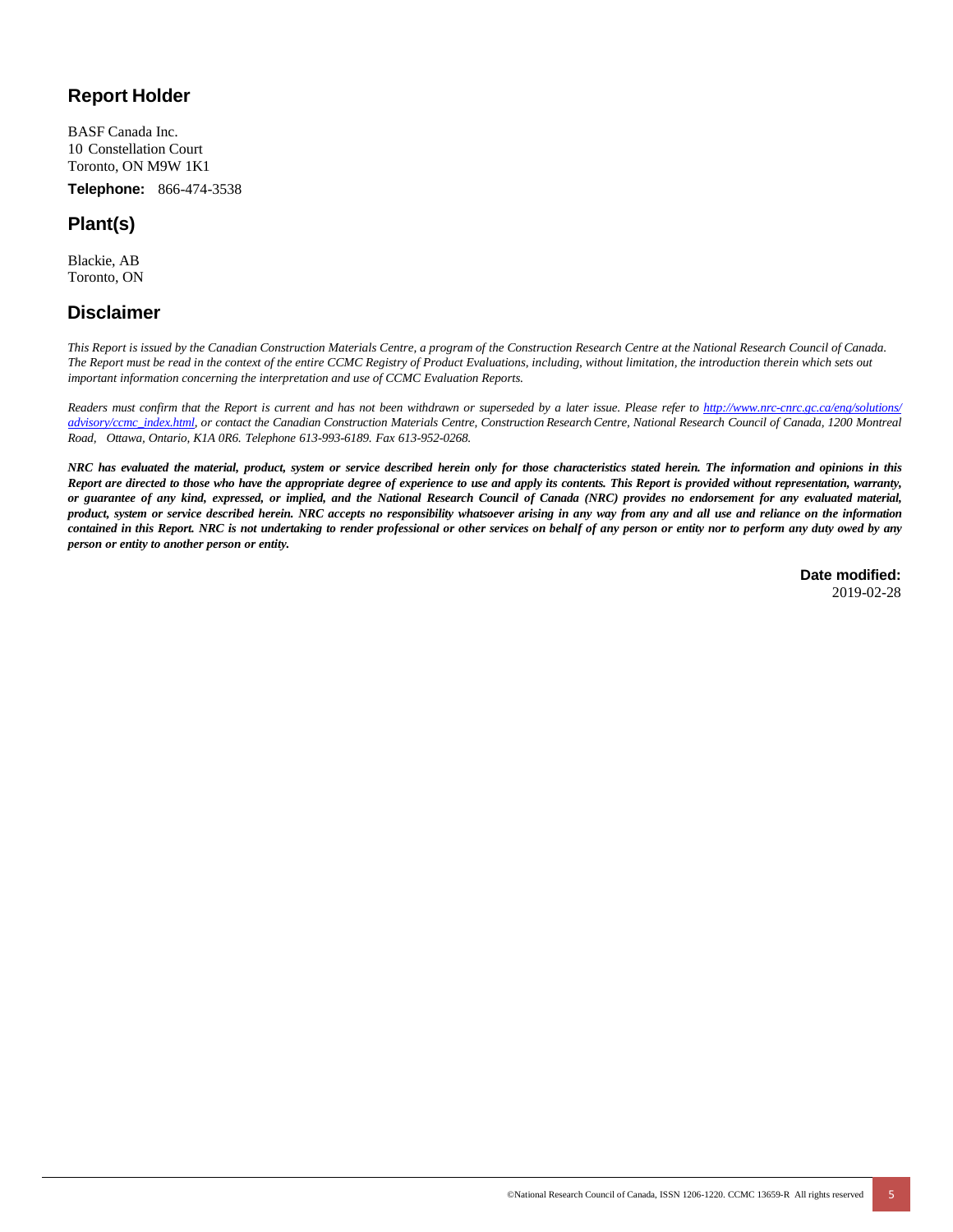### **APPENDIX A**

### **A-1. Specimens Tested for Qualifying System Details**

Figures A-1 to A-4 outline the original full-scale specimens tested with "WALLTITE® v.3" spray-urethane, which represent typical construction details to be reproduced in the field as part of the installation of BASF Canada's current proprietary "WALLTITE® v.3 - Air Barrier System." The representative specimens tested also contained defects (e.g., mortar missing, missing primer gap, etc.) to verify the sensitivity of the air barrier system to these possible field defects and allow for tolerances. See the "BASF WALLTITE® Technical Guide" for complete details.



Figure A-1. Specimen No. 1: Example of continuity across joints with transition membrane in masonry block infill wall with a steel **frame**

- **1. 25.4-mm-thick "WALLTITE® v.3" spray urethane foam installed over surface of wall (not shown)**
- **2. concrete blocks**
- **3. steel frame**
- **4. peel-and-stick bituminous membrane with primer**
- **5. peel-and-stick bituminous membrane without primer**
- **6. structural tie**
- **7. intentional mortar joint defect for testing**

All construction, control or expansion joints in an exterior wall assembly must be bridged by a transition membrane as part of the "WALLTITE® v.3 - Air Barrier System."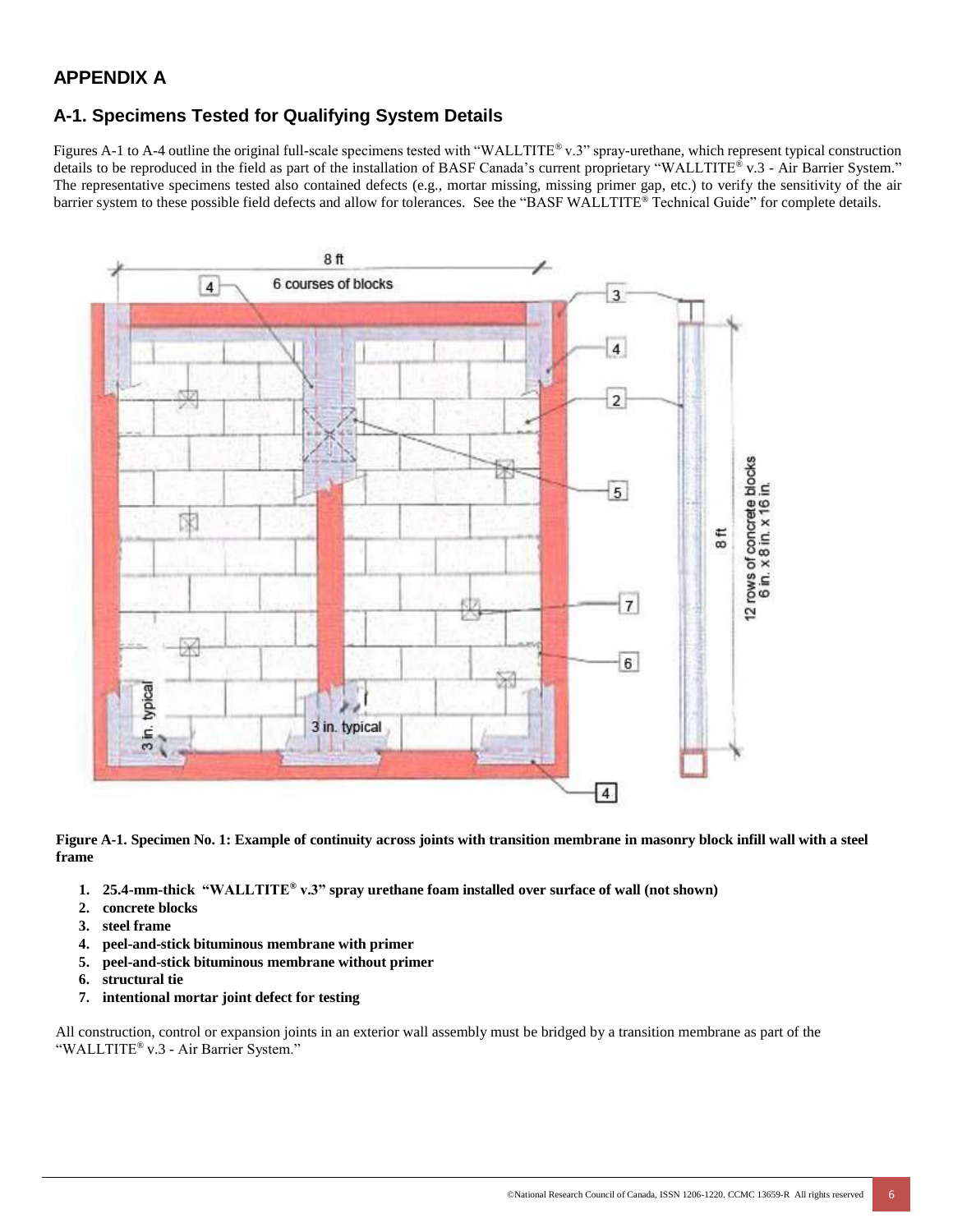

Figure A-2a. Specimen No. 2: Example of continuity across junctions and penetrations in masonry block infill wall with a steel frame **and at foundation wall**

- **1. 25.4-mm-thick "WALLTITE® v.3" spray urethane foam installed over surface of wall (not shown)**
- **2. concrete blocks**
- **3. steel frame**
- **4. peel-and-stick bituminous membrane with primer**
- **5. window opening**
- **6. structural tie**
- **7. concrete footing**
- **8. galvanized steel duct**
- **9. steel pipe**
- **10. electrical conduit**
- **11. reinforcing ties**
- **12. brick veneer anchors**

Since the foundation wall is designated as part of the air barrier system in this case, a transition membrane with sealant (see cross-section details) must be sealed to the foundation wall to maintain the continuity of the plane of airtightness. In addition, note that mechanical fasteners for brick veneer and penetrations from electrical wiring, pipes or ducts must be sealed through the use of a transition membrane.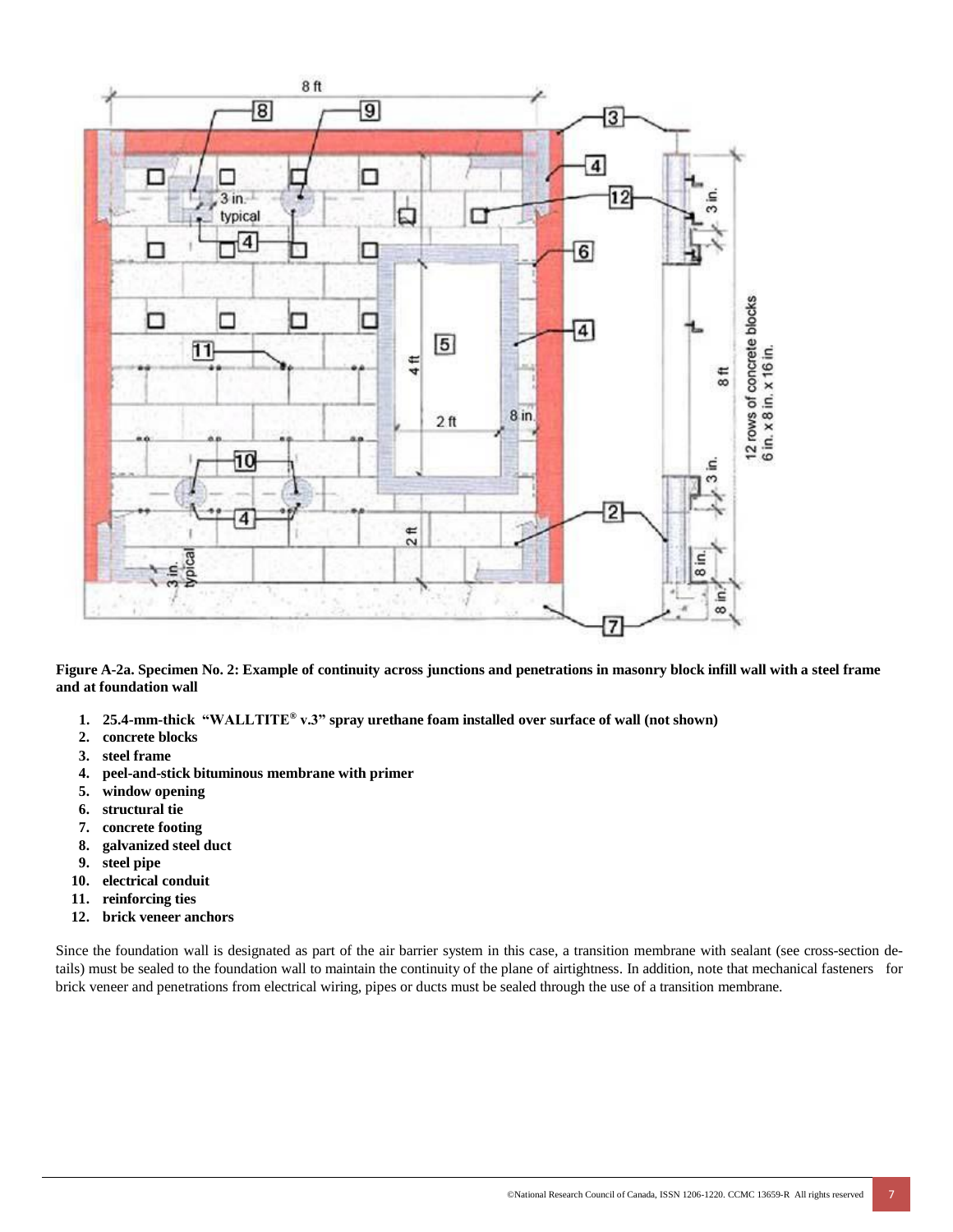



Wall upper section

Wall lower section



**Figure A-2b. Details of transition membrane at joints between masonry wall and steel frame**

- **1. 25.4-mm-thick "WALLTITE® v.3" spray urethane foam installed over surface of wall**
- **2. concrete blocks**
- **3. steel structure**
- **4. self-adhesive membrane section with primer**
- **5. opening**
- **6. polymer base caulking strip**
- **7. 8 in. × 10 in. concrete footing with reinforcement**
- **8. 4 in. × 4 in. galvanized steel duct**
- **9. 1 ½ in. dia. steel pipe**
- **10. foam seal gasket**
- **11. caulking**
- **12. glass fiber**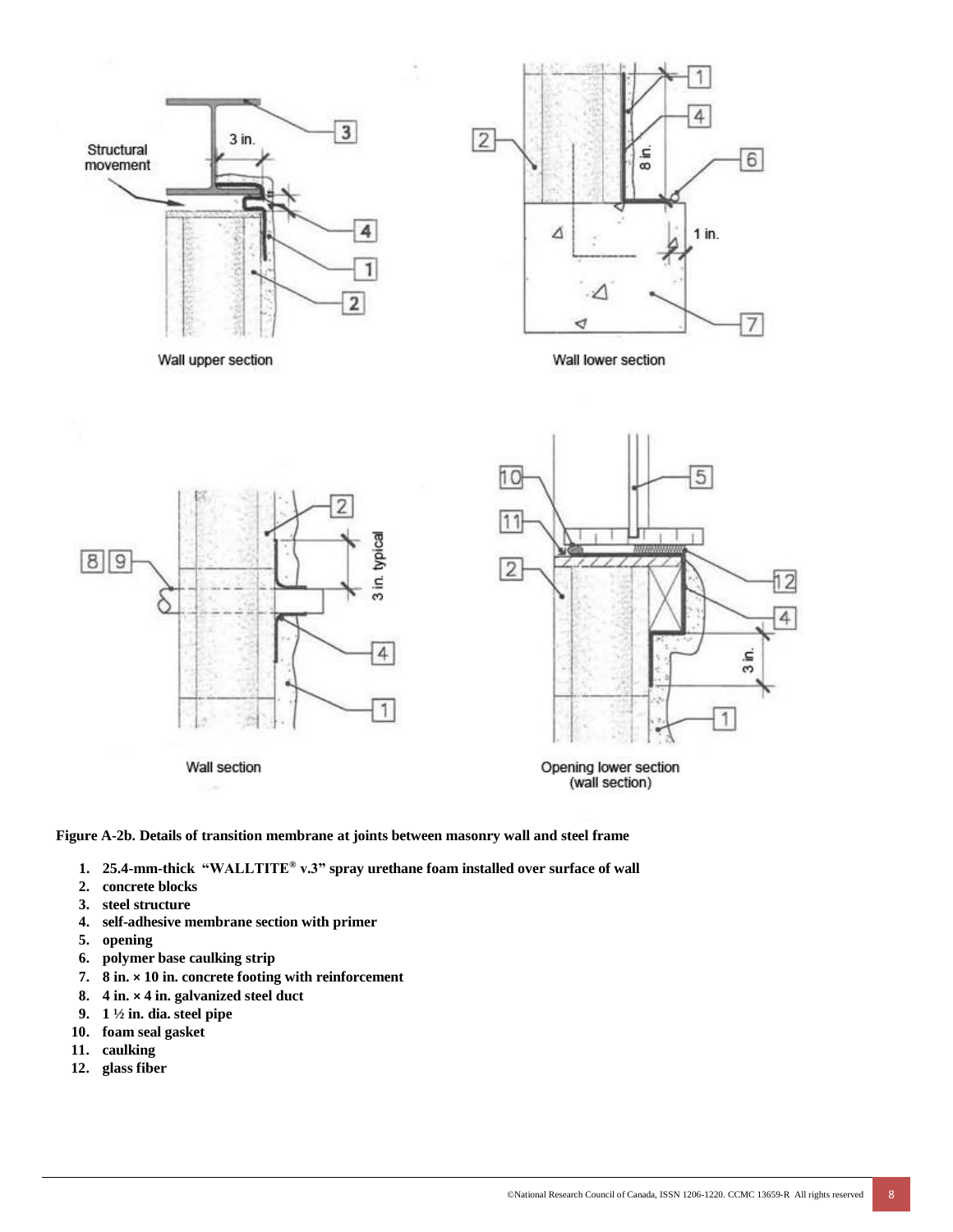

Figure A-3. Specimen No. 3: Example of continuity across joints with transition membrane in gypsum and metal stud infill wall with a **steel frame**

- **1. 25.4-mm-thick "WALLTITE® v.3" spray urethane foam installed over surface of wall**
- **2. exterior gypsum board**
- **3. steel frame**
- **4. peel-and-stick bituminous membrane with primer**
- **5. peel-and-stick bituminous membrane without primer**
- **6. 20 ga. steel stud**

All construction, control or expansion joints in an exterior wall assembly must be bridged by a transition membrane as part of the "WALLTITE® v.3 - Air Barrier System."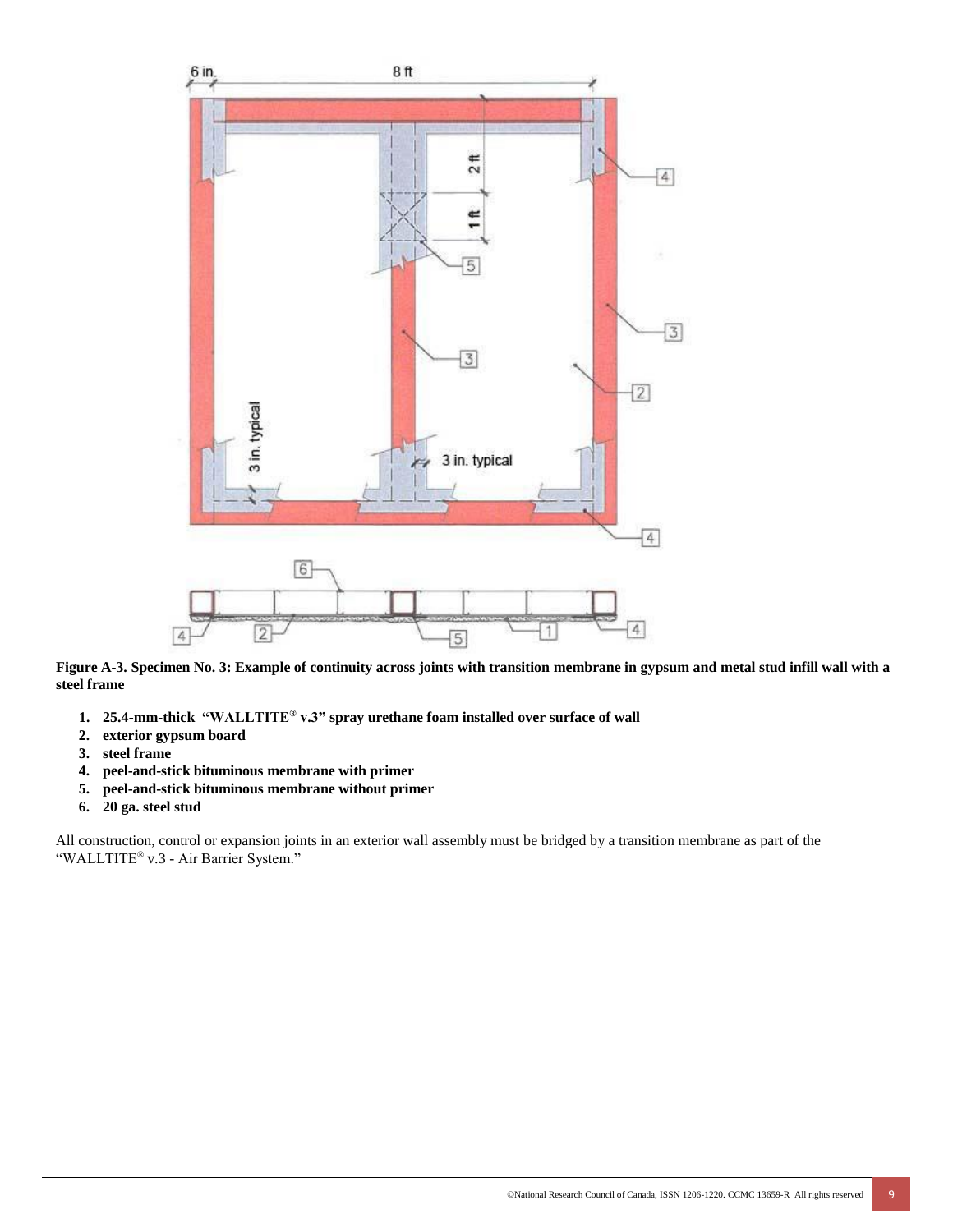

Figure A-4a. Specimen No. 2: Example of continuity across junctions and penetrations in gypsum and metal stud infill wall and at **foundation wall**

- **1. 25.4-mm-thick "WALLTITE® v.3" spray urethane foam installed over surface of wall**
- **2. exterior gypsum board**
- **3. exterior gypsum board**
- **4. peel-and-stick bituminous membrane with primer**
- **5. window opening**
- **6. 20 ga. steel stud**
- **7. concrete footing**
- **8. galvanized steel duct**
- **9. steel pipe**
- **10. electrical conduit**
- **11. gypsum panel joint**
- **12. Dur-o-wall anchor**
- **13. Bailey brick connector**
- **14. steel frame**

Since the foundation wall is designated as part of the air barrier system in this case, a transition membrane with sealant (see cross-section details) must be sealed to the foundation wall to maintain the continuity of the plane of airtightness. In addition, note that mechanical fasteners for brick veneer and penetrations from electrical wiring, pipes or ducts must be sealed through the use of a transition membrane.